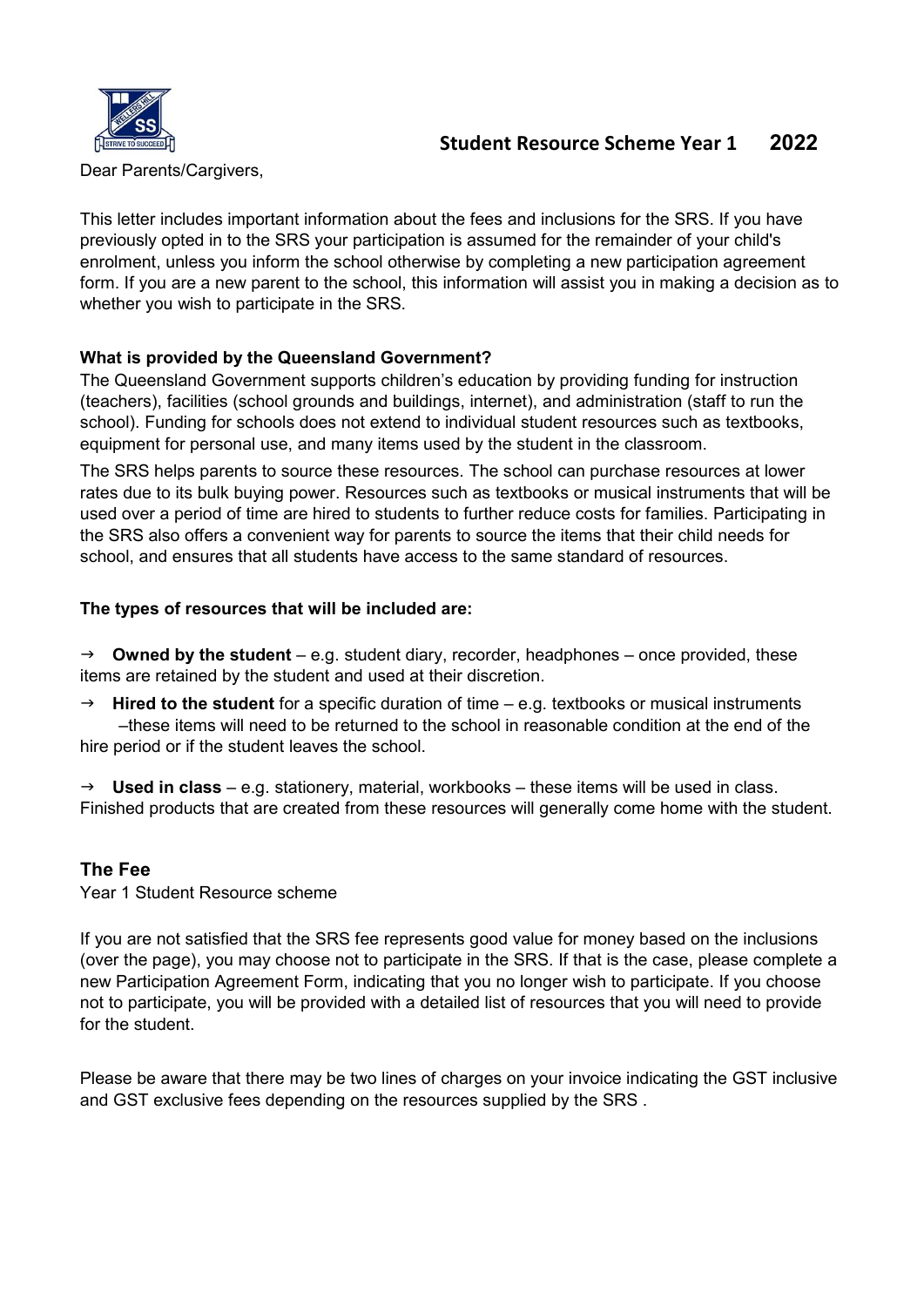#### Cost

Cost of the SRS

# \$150.00

Early in Term 1, 2022, you will receive an invoice for the full amount. You are able to choose to pay the amount in full or opt to pay the SRS by term instalments of \$50 will be due by Week 5 of each term. Full payment must be made by 16 September 2022.

#### Financial Difficulty

If you would like to participate, but are experiencing financial difficulties, please contact the school to arrange an appointment to discuss options. Any information that you provide will be confidential.

#### Release of resources

Resources will not be distributed until the full or first payment has been paid to the school. Any unpaid invoices, will be managed according to the department's Debt Management Procedure and may result in the student being excluded from the scheme and/or from participating in extracurricular activities until payments are made.

Returning the attached "Participation Agreement Form" will enable your child to access resources from the beginning of the 2022 school year and gives permission to the school to invoice you for the fee of the resource scheme.

If you do not return the "Partiticpation Agreement Form", this will indicate to the school that you will be purchasing resources for your child and bringing them with your child on day 1 of the 2022 school

#### Please return the attached "Participation Agreement Form" by Friday December 3.

#### Return of hired resources

A repair or replacement cost will be charged to the parent for any items that are damaged or not returned.

#### Contact us

If you have any queries regarding the SRS and its inclusions, please contact and arrange an appointment with:

admin@wellhillss.eq.edu.au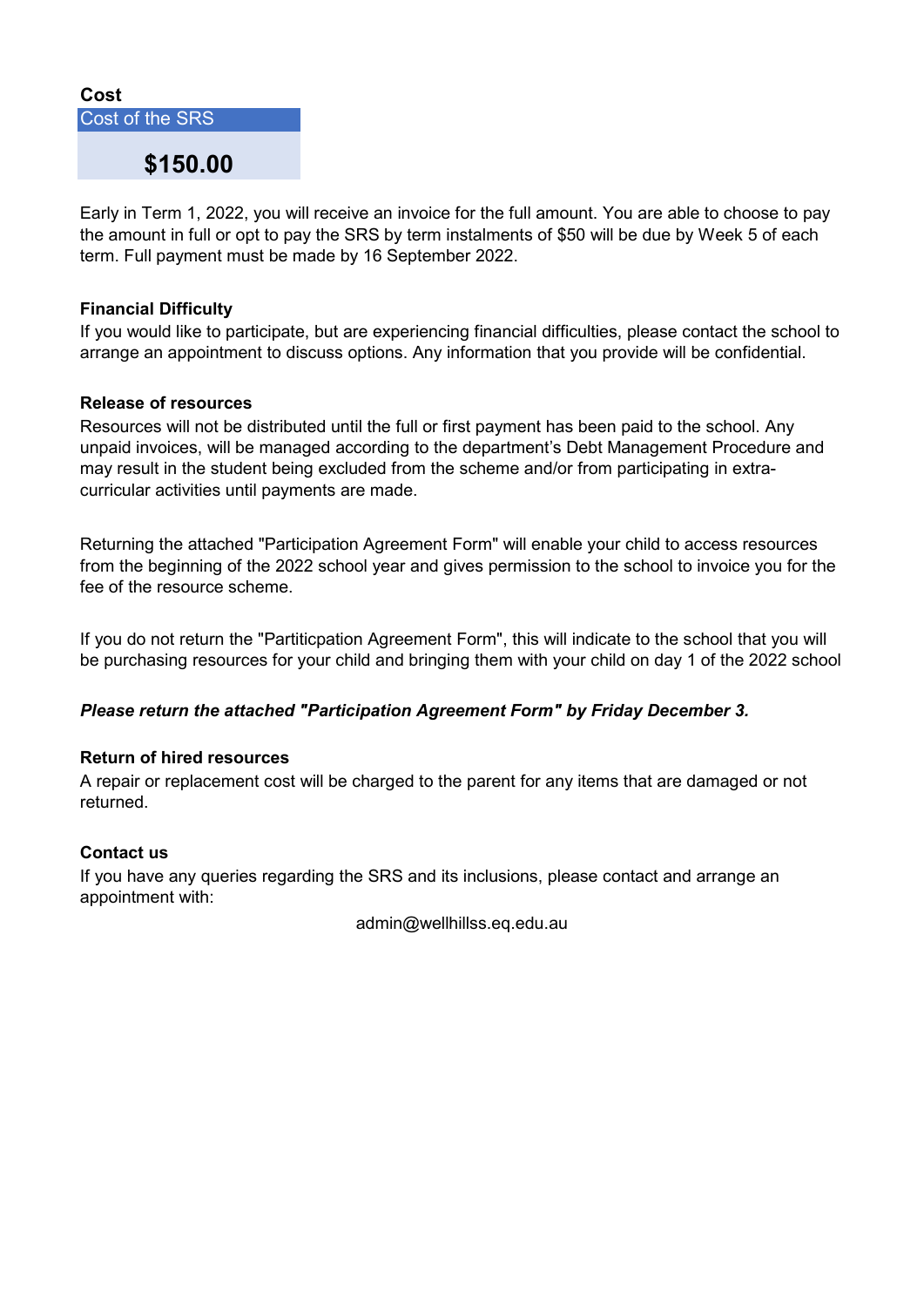### The Curriculum Student Resource Scheme Inclusions

The Curriculum Student Resource Scheme (SRS) is made up of two components. These are are general items and subject specific costs. The tables below detail these SRS inclusions.

|                                |                                   | <b>Type of</b>  | <b>Acquisition</b> | <b>Value</b> (to |
|--------------------------------|-----------------------------------|-----------------|--------------------|------------------|
| <b>General Items</b>           | <b>Resource</b>                   | <b>Resource</b> | cost               | parent)          |
|                                | <b>Reading Eggs 12 month</b>      |                 |                    |                  |
| <b>Student Resource Scheme</b> | <b>Subscription</b>               | Used            | \$10.30            | \$109.99         |
|                                | <b>Mathletics 12 month</b>        |                 |                    |                  |
|                                | subscription                      | Used            | \$13.00            | \$99.00          |
|                                | <b>Administration fee</b>         | Used            | \$27.00            | \$0.00           |
|                                | <b>Glue School Stick UHU</b>      |                 |                    |                  |
|                                | <b>Blue 40 gm x 8</b>             | Used            | \$14.88            | \$31.00          |
|                                | <b>Display Book A4 20 Pocket</b>  |                 |                    |                  |
|                                | Blue x 2                          | Used            | \$2.50             | \$2.50           |
|                                | <b>Document Wallet</b>            |                 |                    |                  |
|                                | Polywally A4 x 2                  | Used            | \$3.80             | \$3.00           |
|                                | <b>Pencil Graphite HB Each x</b>  |                 |                    |                  |
|                                | 20                                | Used            | \$3.60             | \$6.78           |
|                                |                                   |                 |                    |                  |
|                                | <b>Coloured Pencils Staedtler</b> |                 |                    |                  |
|                                | Noris Club 24'S x 1               | Used            | \$4.66             | \$12.34          |
|                                | <b>Writer Premium Story</b>       |                 |                    |                  |
|                                | Book 64Pg Plain/24mm              |                 |                    |                  |
|                                | Solid Ruled + Margin x 1          | Used            | \$1.66             | \$2.42           |
|                                | <b>Exercise Book A4 48 Page</b>   |                 |                    |                  |
|                                | Year 1 x 6                        | Used            | \$2.88             | \$4.80           |
|                                | <b>Exercise Book A4 48Page</b>    |                 |                    |                  |
|                                | 25mm Ruled x 4                    | Used            | \$2.94             | \$6.20           |
|                                | Grid Book A4 96P 10mm x           |                 |                    |                  |
|                                | 3                                 | Used            | \$2.49             | \$2.40           |
|                                | <b>Scrap Book 72 Pg 80Gsm</b>     |                 |                    |                  |
|                                | <b>Impact/ African Safari</b>     |                 |                    |                  |
|                                | 335X240mm x 7                     | Used            | \$6.93             | \$6.65           |
|                                | <b>Whiteboard Magnetic</b>        |                 |                    |                  |
|                                | 25X30 Faber Castell With 1        |                 |                    |                  |
|                                | X Marker x 1                      | Owned           | \$5.91             | \$12.89          |
|                                | <b>Eraser Whiteboard</b>          |                 |                    |                  |
|                                | <b>Magnetic Mini x 1</b>          | Used            | \$0.51]            | \$1.52           |
|                                | <b>Crayon Jumbo Twist</b>         |                 |                    |                  |
|                                | <b>Assorted Pk12 x 1</b>          | Used            | \$3.85             | \$5.98           |
|                                | Microban 130mm x 1                | Used            | \$1.05             | \$1.20           |
|                                |                                   |                 |                    |                  |
|                                | <b>Eraser Staedtler Large x 4</b> | Used            | \$0.80             | \$5.92           |
|                                |                                   |                 |                    |                  |
|                                | <b>Marker Faber White Board</b>   |                 |                    |                  |
|                                | <b>Connector Wallet 4 x 1</b>     | Used            | \$4.59             | \$6.00           |
|                                |                                   |                 |                    |                  |
|                                | <b>Clipfolder A4 PVC Bluex 1</b>  | Used            | \$2.75             | \$2.99           |
|                                | <b>Highlighter Wallet 4 x 1</b>   | Used            | \$4.24             | \$7.64]          |
|                                | <b>Pen Ball Point Medium</b>      |                 |                    |                  |
|                                | Red x 2                           | Used            | \$0.50             | \$0.76]          |